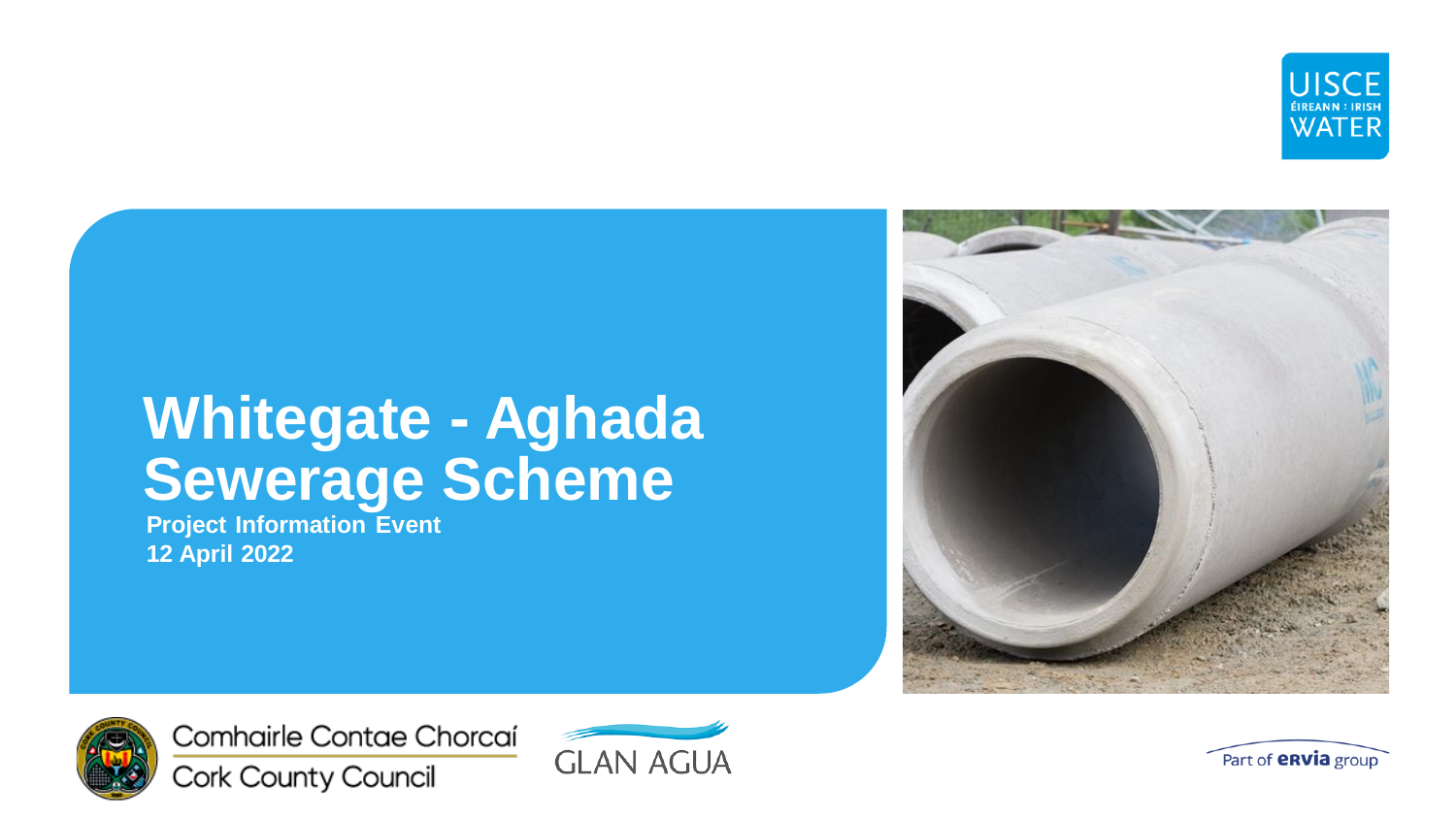## **Eliminating Raw Sewage Across the Country**

- Since 2013, EPA have identified **50 areas** where raw sewage is entering the environment for decades.
- Raw sewage has been eliminated in **17 of these areas** to date**.**
- **60% of raw sewage eliminated** through the building of new wastewater infrastructure.
- We are on track to eliminate the majority of raw sewage discharges by the end of 2025
- **In Cork:**
	- works in Castletownbere and Inchigeelagh are underway;
	- works are planned for Whitegate-Aghada, Castletownshend & Ballycotton.



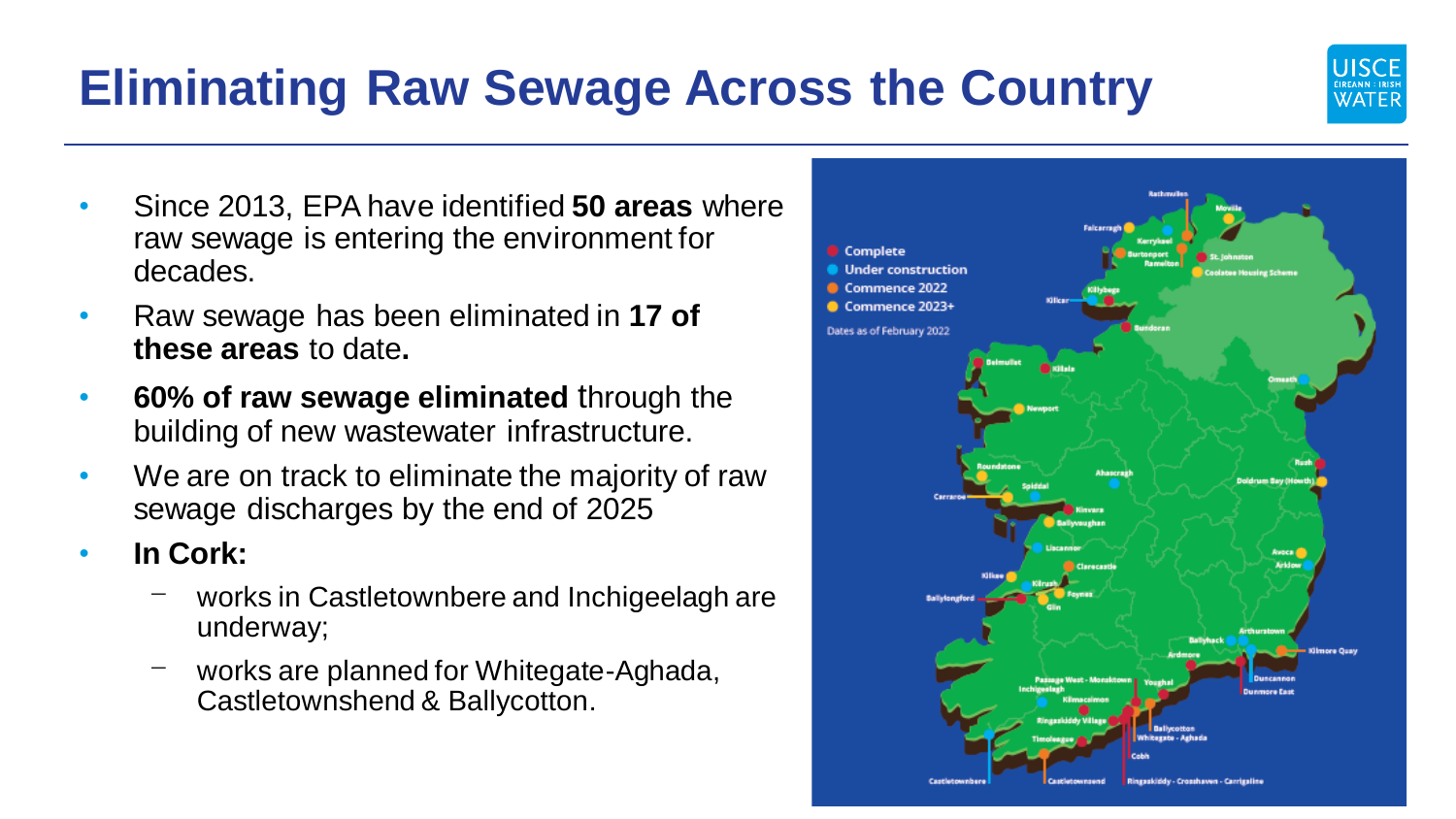## **Introduction**

Working in partnership with Cork County Council, mobilisation on the Whitegate - Aghada Sewerage Scheme will commence in Mid May 2022.

This project involves the construction of a new wastewater treatment plant and sewerage infrastructure, which will eliminate the discharge of untreated wastewater into Cork Harbour, equating to 1670 wheelie bins of waste per day.

This project is being delivered by Glan Agua on behalf of Irish Water



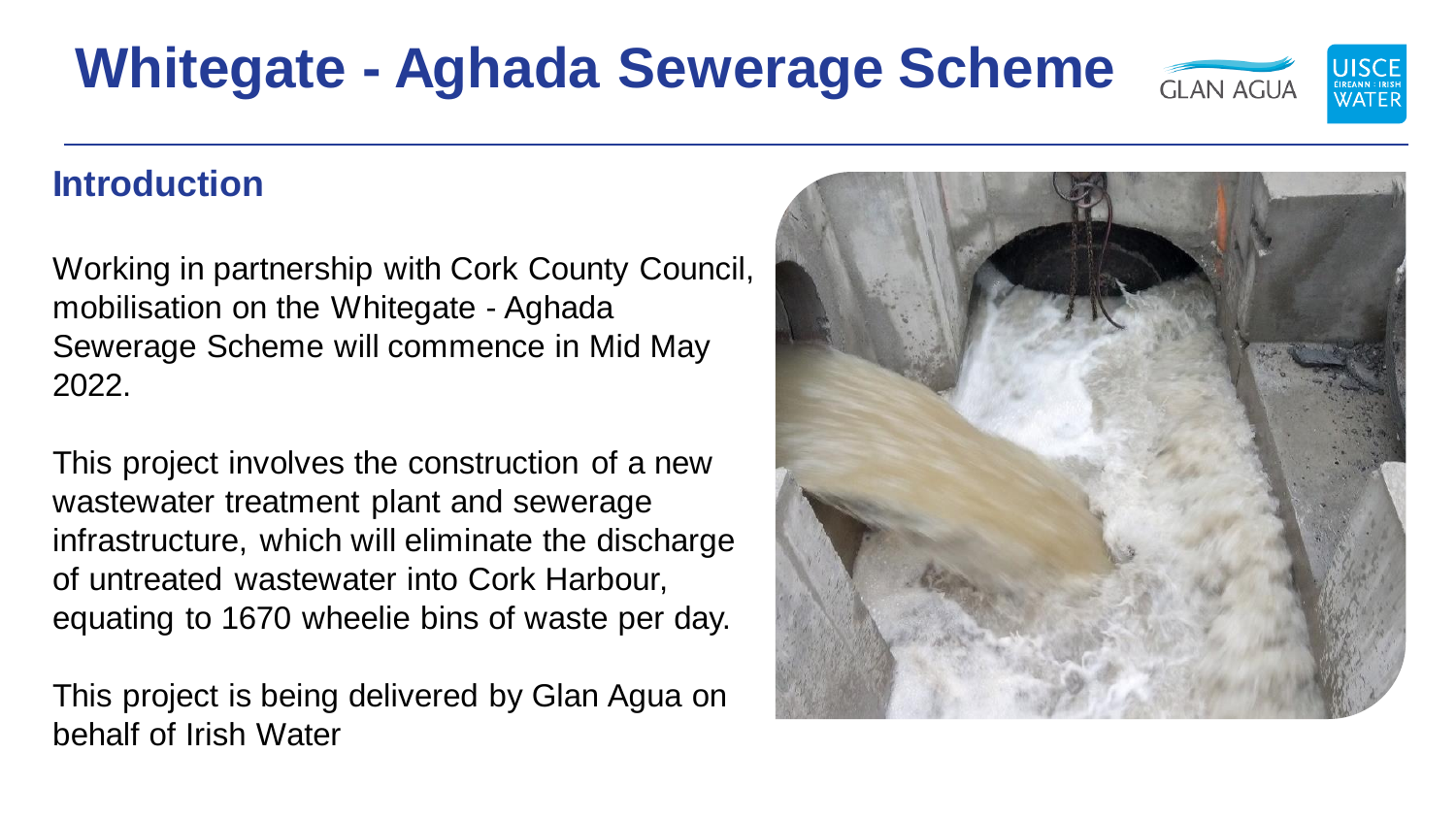### **What is the problem we are trying to solve?**

- Currently raw sewage is being discharged into Cork Harbour.
- Practice is unacceptable and not in compliance with EU Urban Waste Water Treatment Directive .
- Whitegate Aghada identified as UTAS project (Untreated Agglomeration).
- New Sewerage Scheme project will eliminate this problem.



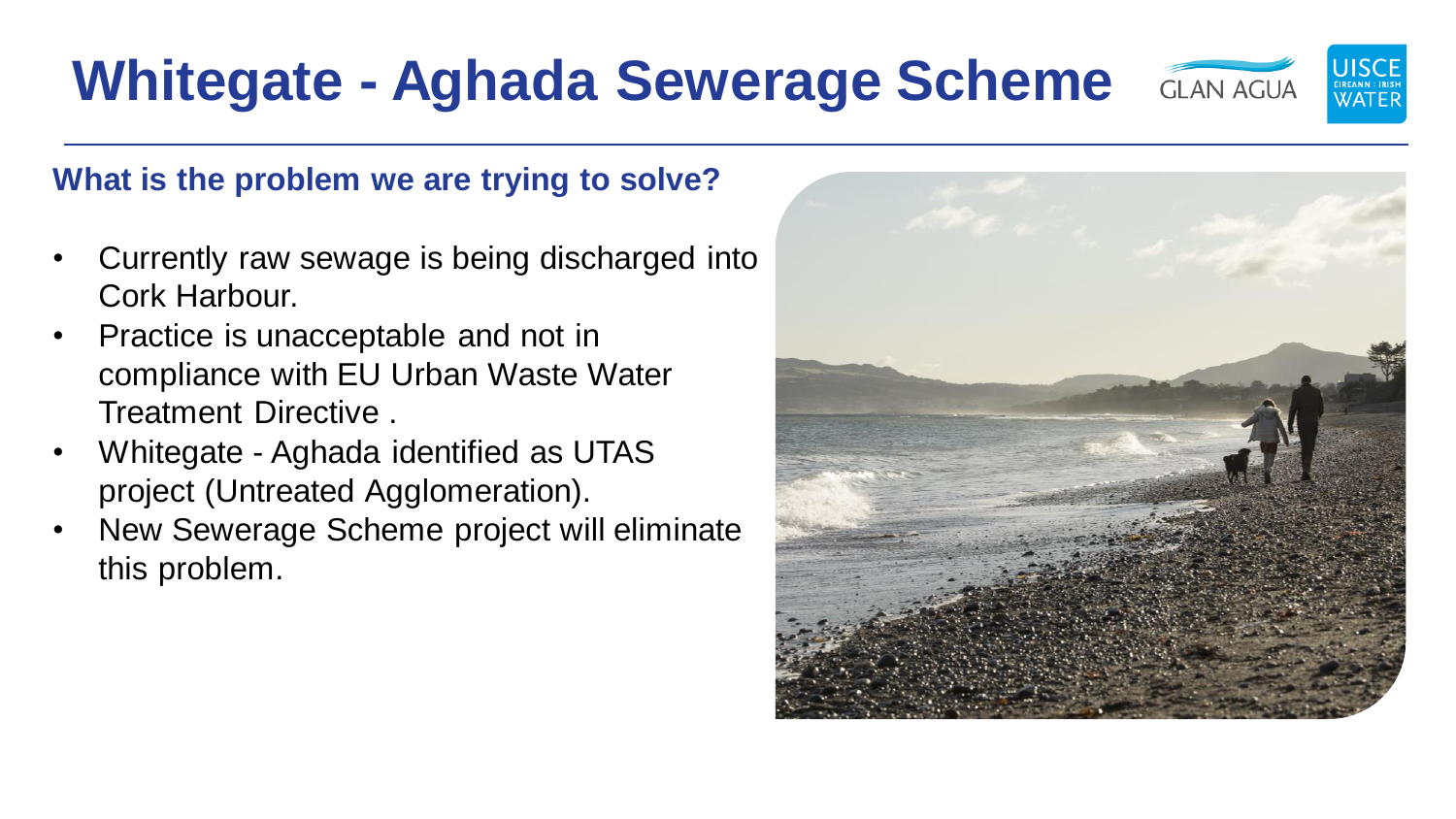

#### **What are the benefits of this project?**

The new wastewater treatment plant will bring benefits to Whitegate and Aghada including:

- Better health and integrity of the environment.
- Improved water quality in Cork Harbour.
- Protection of recreational waters for swimming, surfers, fishing, boating and sightseeing.
- Cleaner water will enhance local amenities and a platform for social and economic development, by protecting the local bathing waters and shellfish waters in the area.
- New wastewater treatment plant, sewer pipes and pumping stations sized to accommodate future population growth.
- Ensure compliance with national and EU regulations relating to the treatment of wastewater.

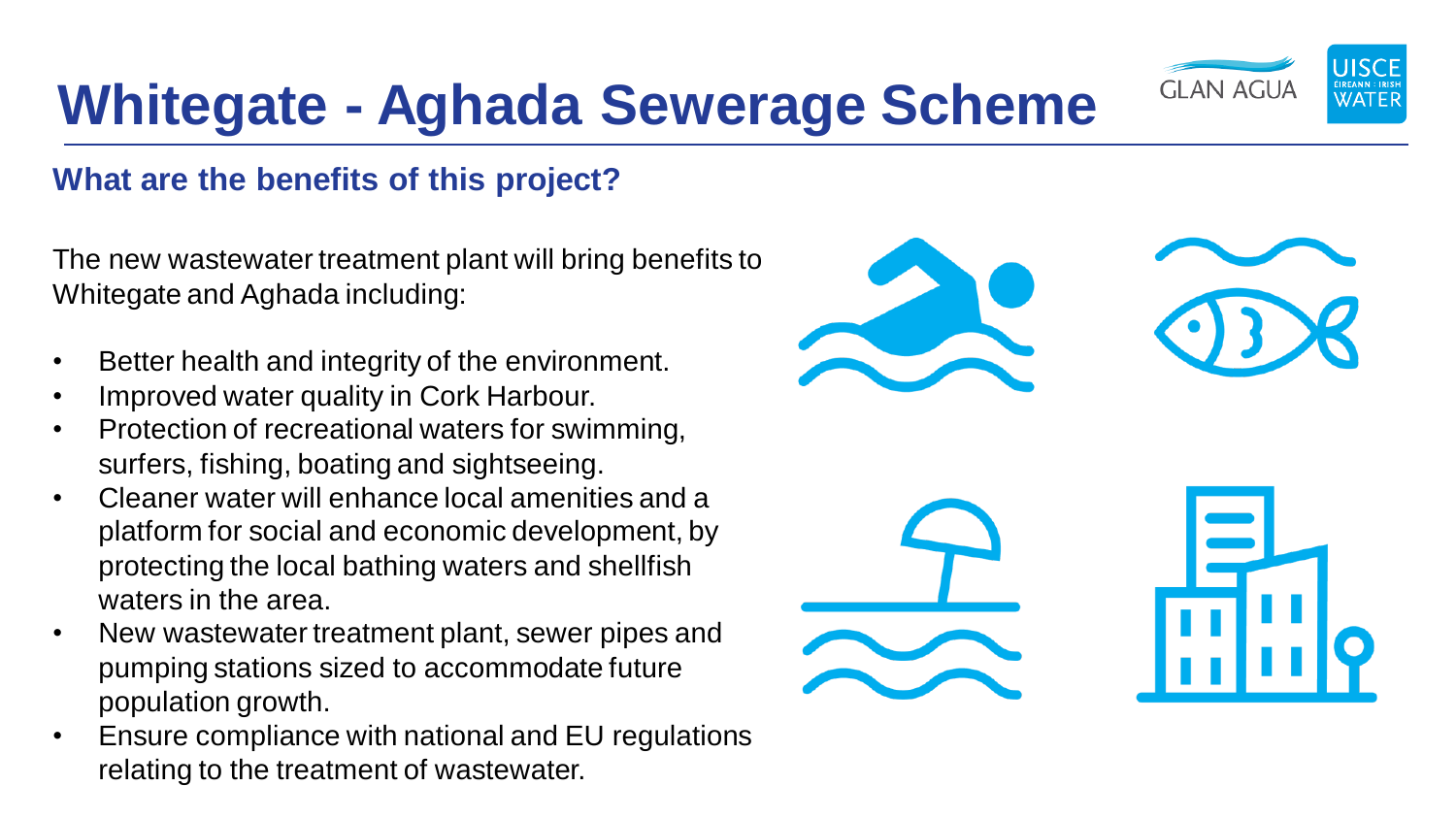#### **What does the project involve?**

- A new wastewater treatment plant at Ballytigeen, which will serve a population equivalent of approx 2,500.
- A 310m marine outfall pipeline to safely discharge. treated wastewater to the sea near White Bay to the south west of Whitegate.
- Construction of 1400m of new sewer pipelines and 3,500m of rising mains to transport untreated wastewater to the proposed new wastewater treatment plant.
- Construction of 3 below ground wastewater pumping stations near Rostellan Memorial Park, the pier in Lower Aghada and Main Street in Whitegate.

#### **When will the works commence?**

• Works are due to commence in mid May 2022. The project is due for completion in early 2024 with the majority of works completed by early 2023.



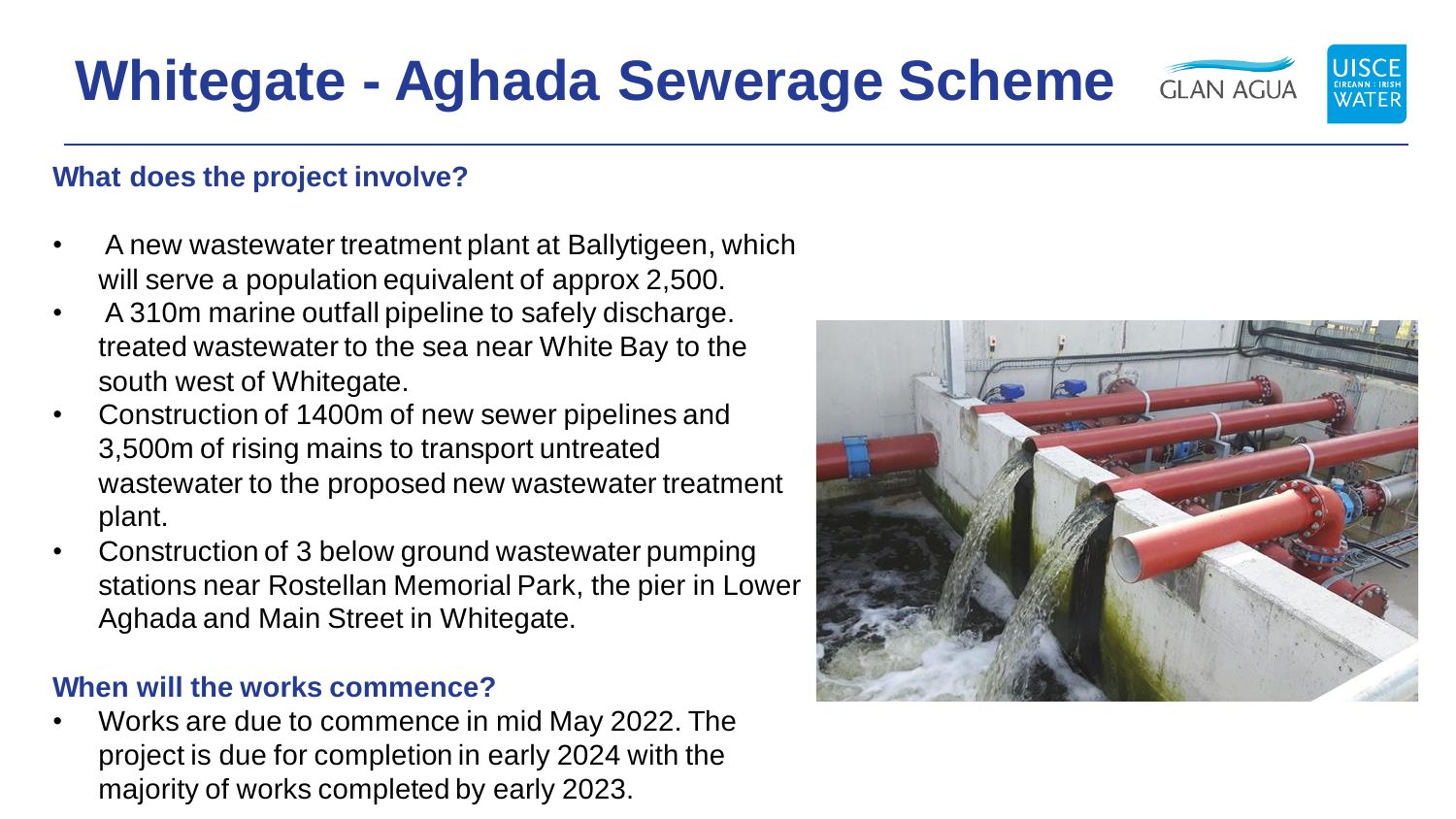

#### **Where will the works take place?**

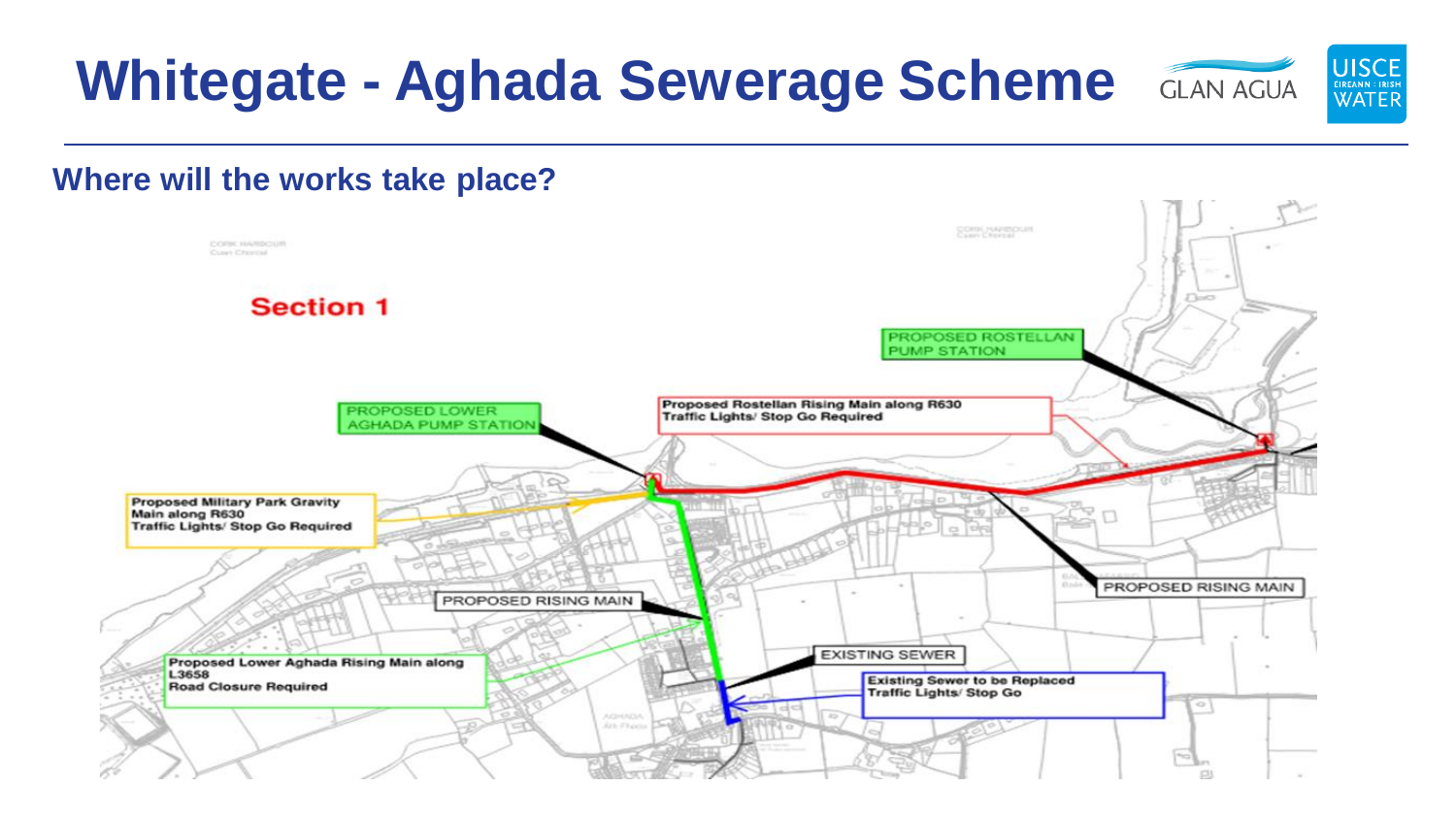## **Whitegate - Aghada Sewerage Scheme** GLAN AGUA



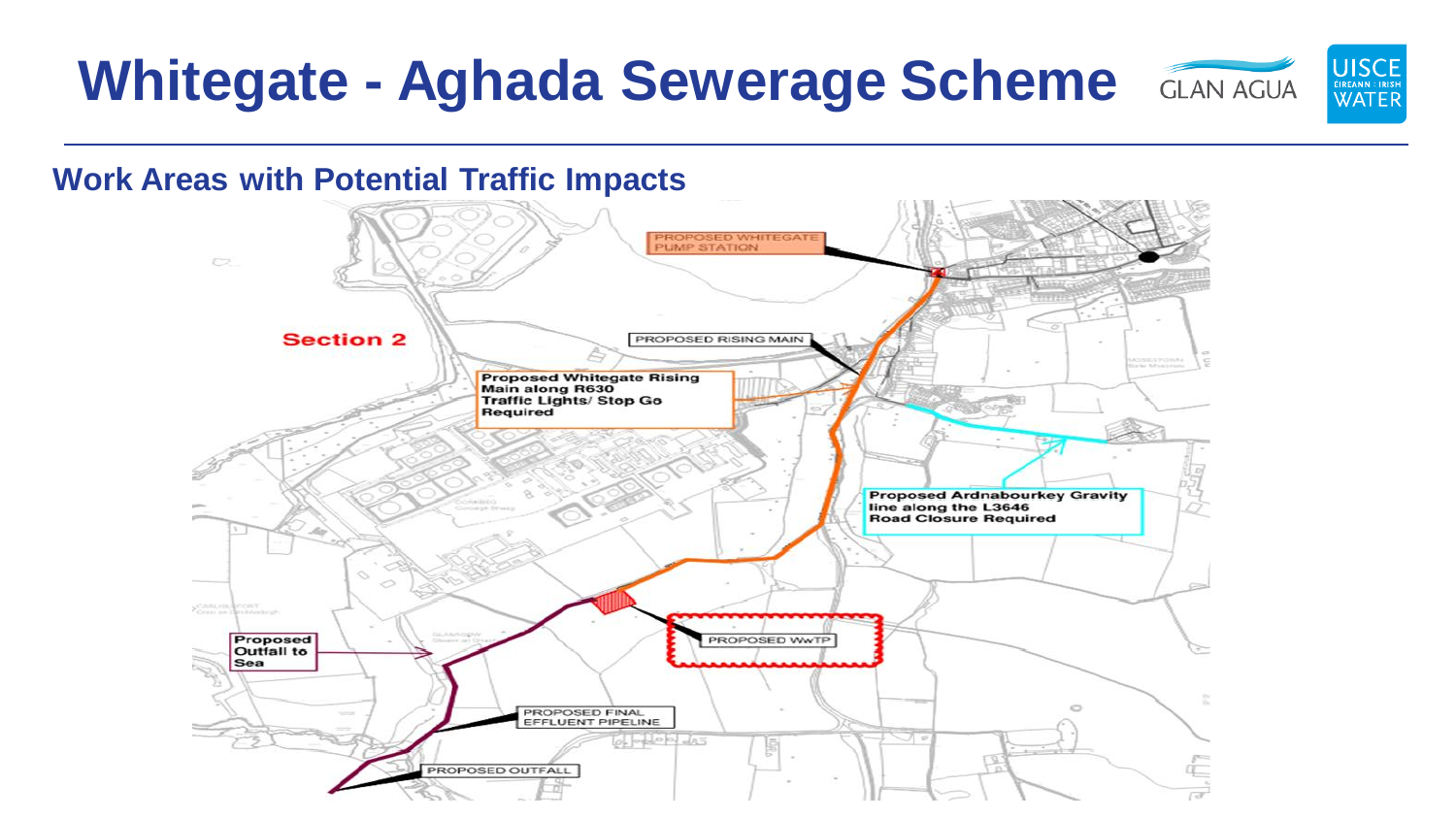

## **Video detailing programme of works**

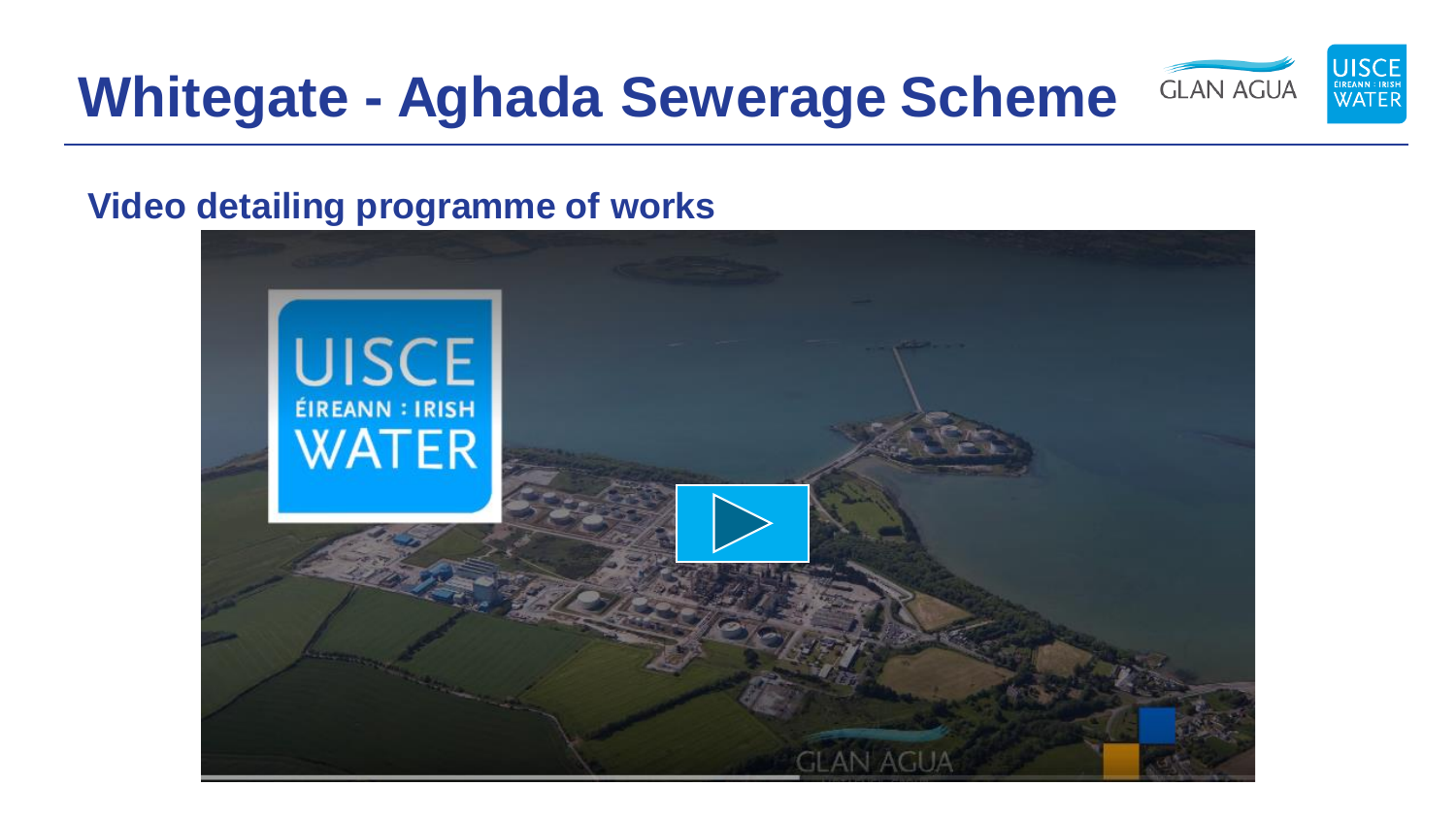

## **FREQUENTLY ASKED QUESTIONS (FAQs)**

### **Will traffic be a problem in the area during the construction?**

- Our aim will be to minimise the impact on traffic in Whitegate / Aghada during construction of the scheme. However, pipelaying in the village will cause disruption and this will be managed by careful traffic management planning and by clear communication with residents and businesses affected.
- A traffic management plan (TMP) has been prepared in collaboration with Cork County Council. All works will be programmed in the least disruptive way, particularly during the busy tourist seasons.
- Advanced traffic management warning signage will be in place.
- Local and emergency access will always be maintained.

#### **Will the construction and operation of project generate any odours?**

The management of odours in the sewer, pumping stations and WWTP has been taken into account as part of detailed project design. Odour treatment units and ventilation systems will be installed to ensure that the infrastructure does not generate any malodours or nuisance.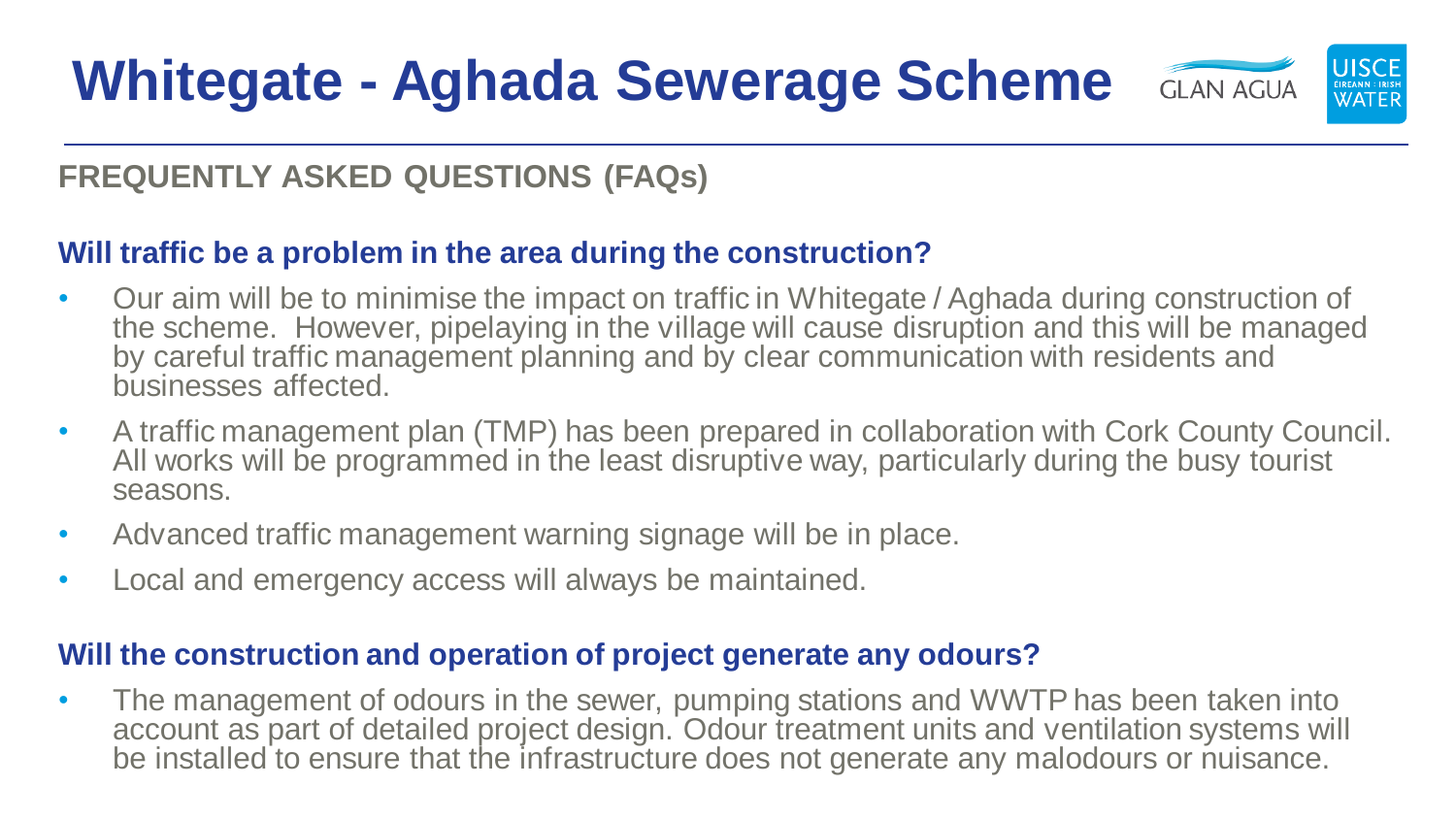

### **How will noise issues be managed during construction?**

- To minimise noise, construction works will be undertaken:
	- ⎻ Monday to Friday 7.00am to 7.00pm.
	- ⎻ Saturday 8:00am to 4:30pm.
	- ⎻ No operation on Sundays or Bank Holidays.
- Any works that take place outside these hours, will require advance permission from Irish Water.
- Fencing will be put in place around the construction of pumping stations and WWTP
- Noise suppression equipment will be utilised for machinery where possible.

### **How will dust issues be managed during construction?**

- Hard surface roads shall be regularly cleaned and maintained as appropriate to remove mud and aggregate materials.
- Dampening down / spraying shall be used as required
- Stockpiling of materials shall be designed and laid out to minimise exposure to wind.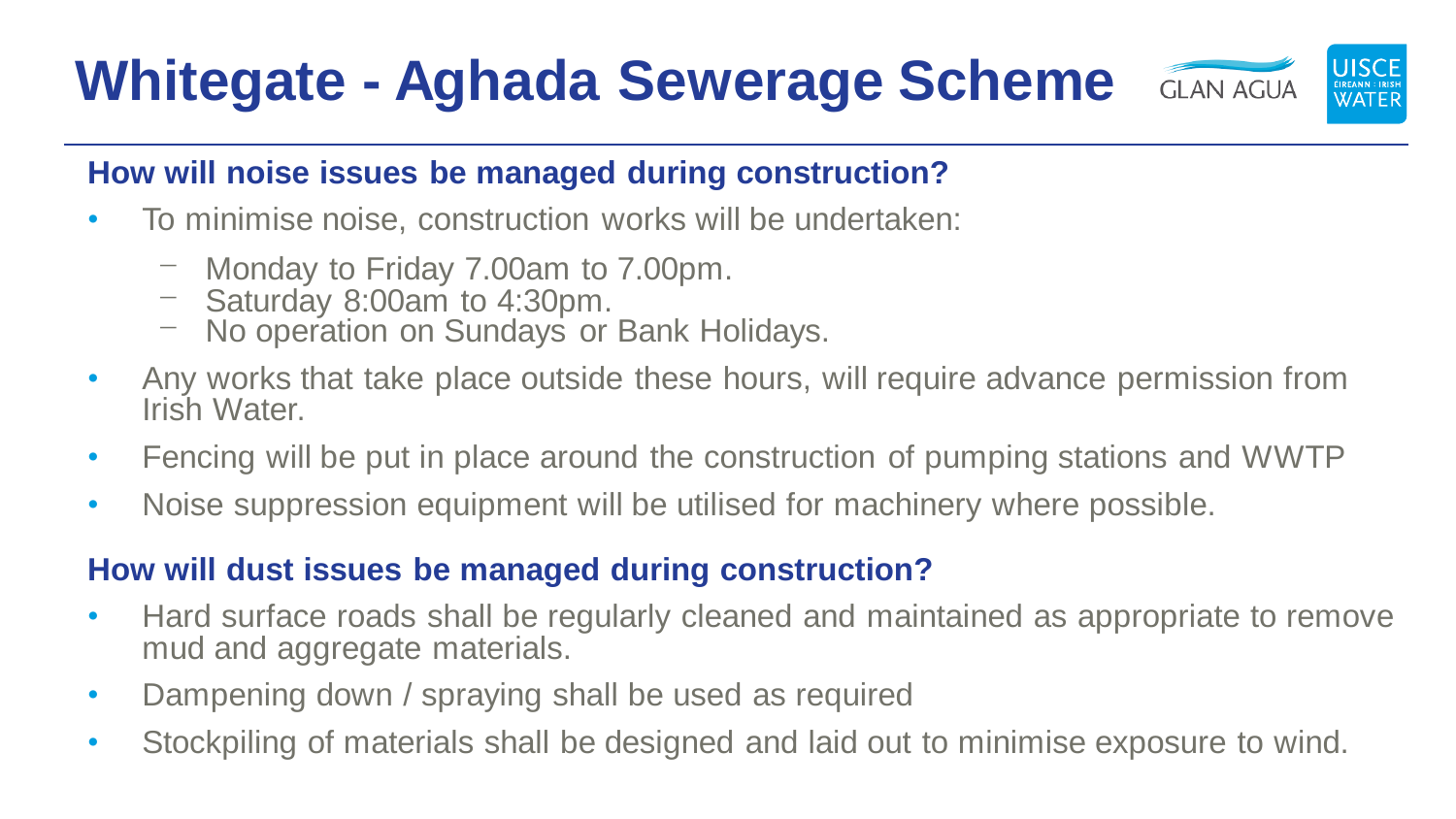

## **Will this project impact the marine environment, local beaches and fishing?**

• This project will end the practice of raw sewage being discharged to the marine environment. It will improve water quality, protect public health and lead to a more enjoyable environment for local communities while enhancing the amenity value of the local area for visitors.

### **How can I connect into the new sewerage scheme?**

• Any person or business wishing to get a new connection to public wastewater collection infrastructure must contact Irish Water. You can make a pre-connection enquiry in order to establish the feasibility of a connection to the Irish Water network. Pre-connection enquiry is a free service which allows you to find out whether a connection to the public network is possible or not. For more information click on<https://www.water.ie/connections/>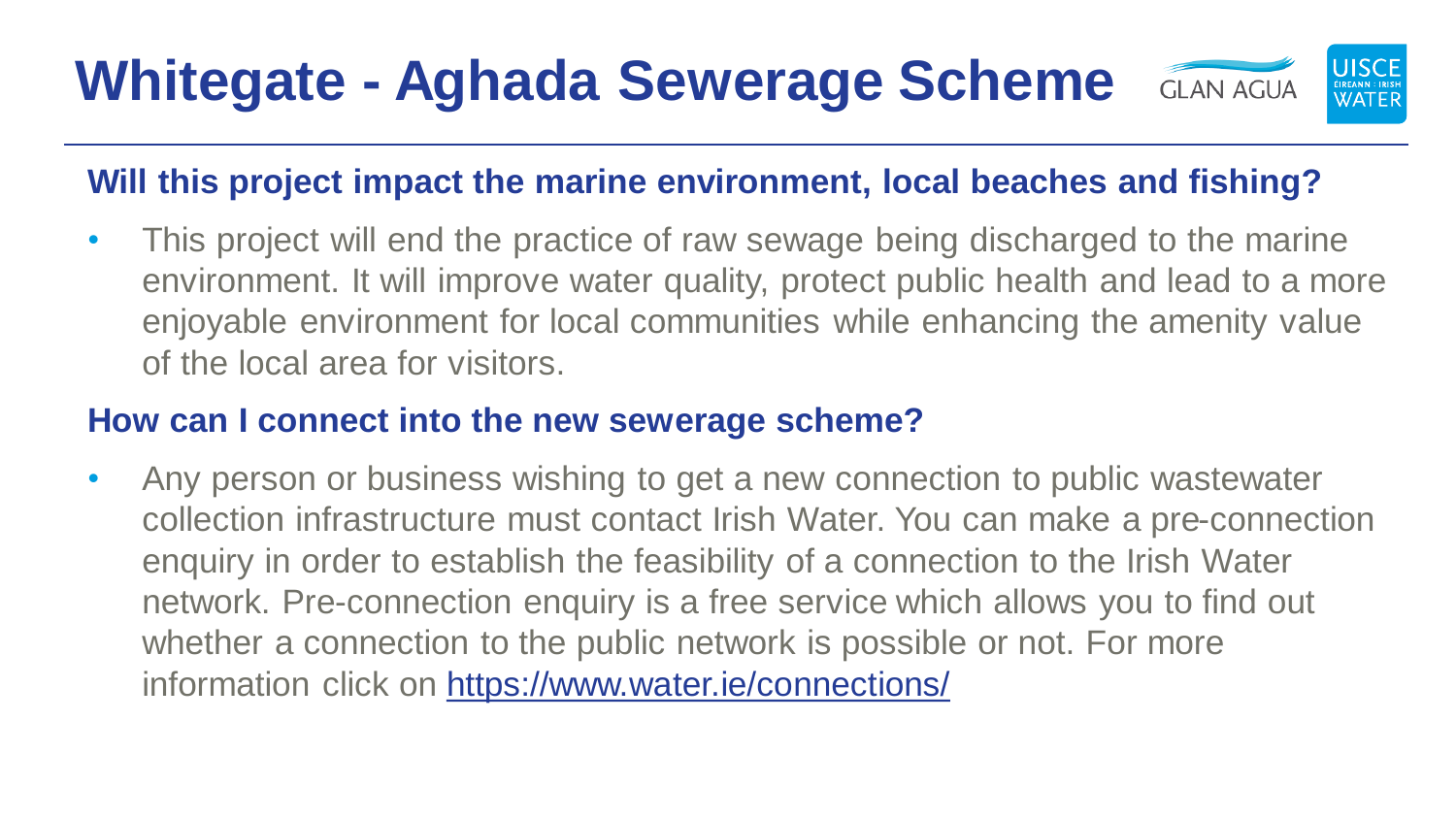

## **Community and Stakeholder Engagement**

Engagement with impacted stakeholders & residents in advance / during works:

- **Online information events** to community groups and elected representatives.
- **Letter drops** to all impacted businesses and residents throughout the works.
- **Updates** will be provided to elected representatives and stakeholders as the project progresses.
- **Website & Social Media**. Regular updates will also be provided on our website [project page https://www.water.ie/projects/local-projects/whitegateaghada](https://www.water.ie/projects/local-projects/whitegateaghada-sewerage-/)sewerage-/ and via our social media channels.
- **Irish Water Project Team** can be contacted directly via **email** at **CorkUWW@water.ie**
- **Glan Agua On-Site Project Team** is available to address any queries or concerns in relation to the works and can be contacted via **email** at **whitegate.project@glanagua.com**